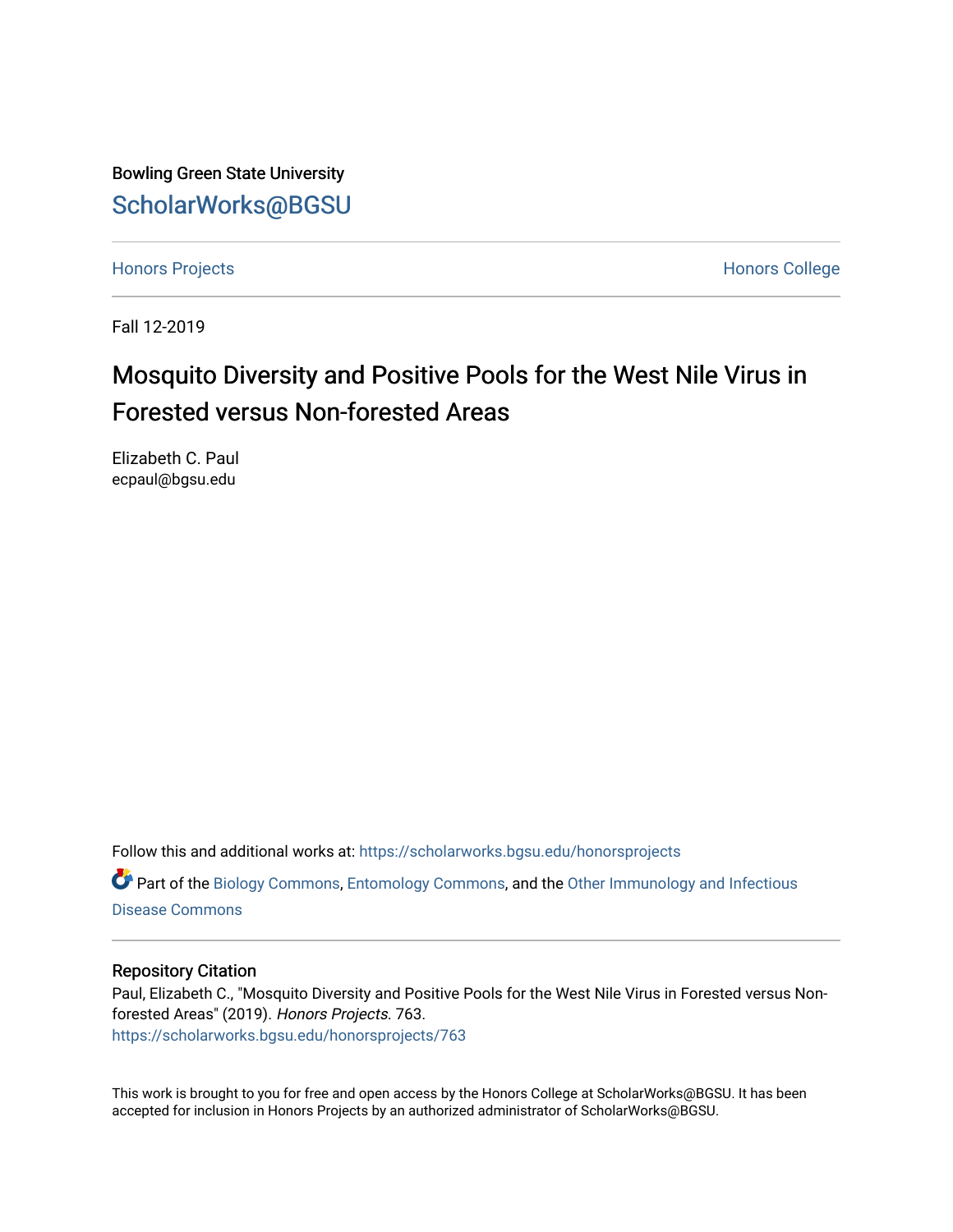Mosquito Diversity and Positive Pools for the West Nile Virus in Forested versus Non-forested Areas

Elizabeth Paul

Bowling Green State University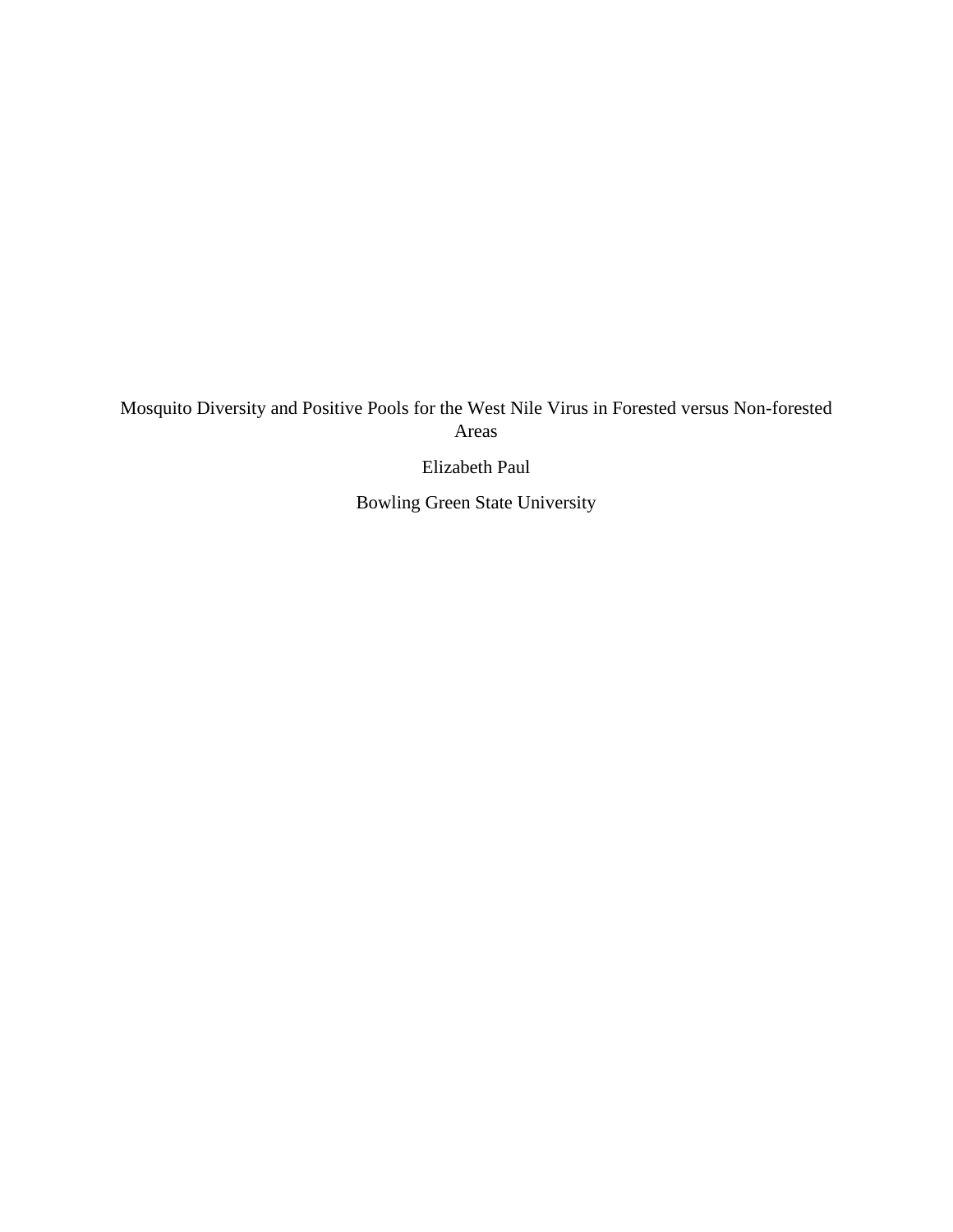## **Introduction:**

Mosquitoes are vectors for many different arboviruses including the West Nile Virus. The West Nile Virus (WNV) is a neurotropic pathogen that can cause fever and encephalitis. The leading cause of mosquito vector borne disease in the United States is due to WNV (CDC, 2018). WNV was introduced to the United States in 1999 with the first human cases observed in New York (Turell et al., 2001). Only three years later, WNV activity had spread to nearly all of the United States and infected specifically humans and horses (Granwehr et al., 2004). The primary reservoir for the West Nile Virus is birds. The transmission of WNV occurs from birds to mosquitoes to humans and horses (Swetnam et al., 2018). The species of mosquito primarily responsible for the transmission of WNV is the *Culex* species (Kilpatrick et al., 2005). This study will specifically deal with *Culex* species positive for the West Nile virus and the preference toward forested versus non-forested areas. It will also include another variable of greater mosquito diversity in forested versus non-forested areas.

Previous studies have shown that it is possible for new viruses to be introduced to the United States and become established (Moreno-Madrinan & Turell, 2018). This precedent has been set by the West Nile virus. Moreno-Madrinan & Turell suggest that socioeconomic status has the potential to resist anthroponotic viruses but not zoonotic viruses. The same study defines zoonotic viruses as those that transmit between non-human animals and humans and anthroponotic as a disease where humans are the primary host. The West Nile virus is a zoonotic virus; therefore, despite higher socioeconomic standards, countries like the United States are still at risk from the WNV (Moreno-Madrinan & Turell, 2018). WNV is even more threatening due to its ability to be maintained in nature by transmission between mosquitoes and avian hosts (Vazquez et al., 2016). The importance of this experiment is to investigate if forested areas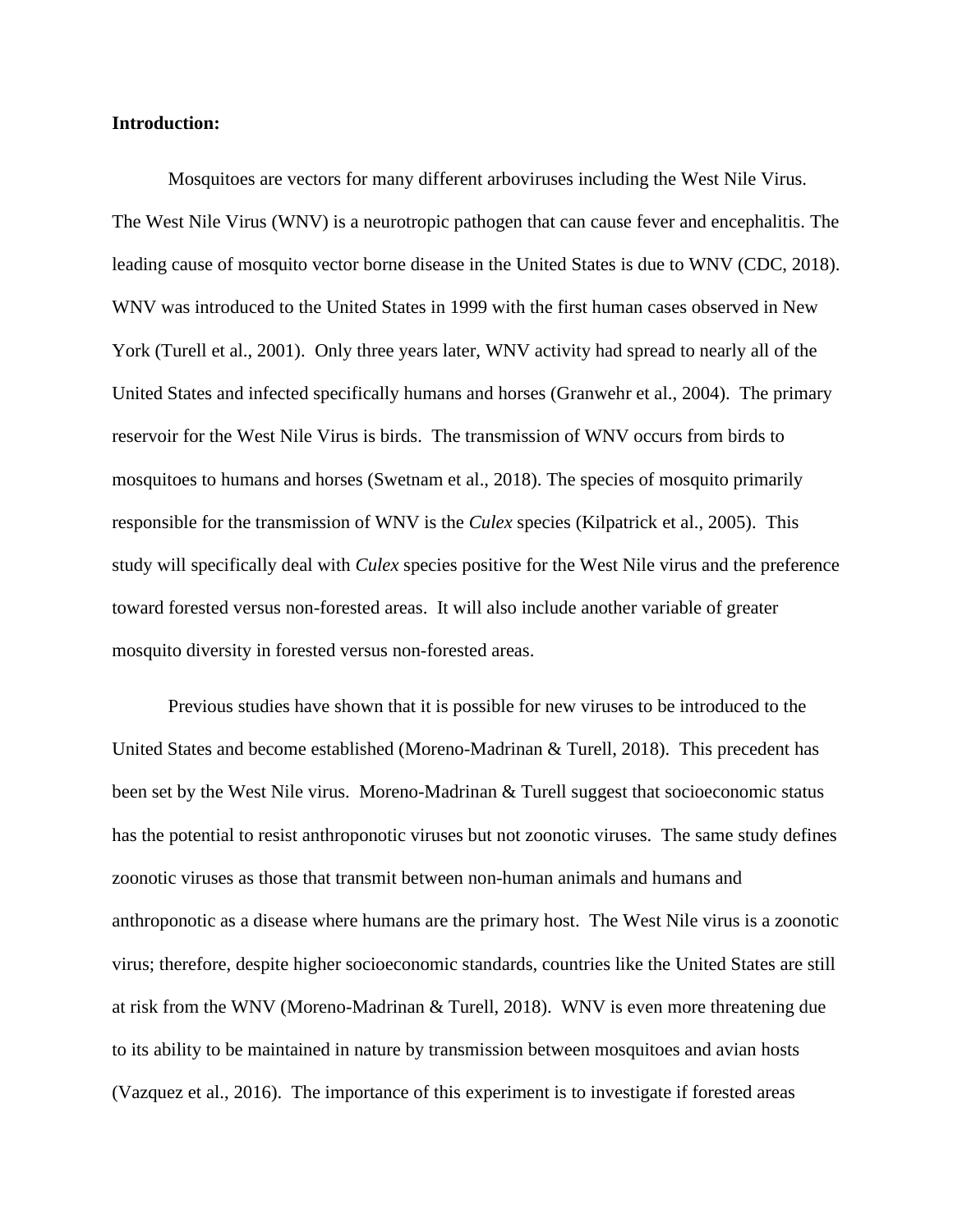versus non-forested areas present more mosquito diversity or have more positive cases of West Nile virus. This study will provide insight on the type of habitat that may be more at risk for infection as well as the diversity of mosquito pools in the area.

In humans, it is unlikely to see symptoms as the viremia level is extremely low (Colpitts et al., 2012). Eight out of ten people infected with WNV are asymptomatic; however, some do experience fever, joint pains, vomiting, diarrhea and other mild symptoms. Though it is very rare, it is possible for those infected to experience more severe symptoms. Out of the 20% of people who experience symptoms, less than 1% experience high fever, vision loss, coma, tremors, and paralysis (CDC, 2018). Horses have more severe symptoms of the encephalitis, typically seeing high fever, impaired coordination, paralysis, and even death (Rios et al., 2010). Since the symptoms in horses are so severe, a vaccine has been created against WNV. However, there is no vaccination for humans due to the fact the disease is asymptomatic. This study will deal specifically with *Culex* species positive for WNV. The season that the mosquito is most active is summer to fall in the US and, due to climate change, there are emerging vectors of the disease still to be determined. One study has shown climate change has the potential to expand the transmission of dengue through *Ae. aegypti.* vectors (Butterworth et al., 2017). However, the same study mentions that more research should be done in this area.

The research questions for this experiment are based off of the findings of the 2017, 2018, and 2019 Wood County, Ohio, mosquito surveillance and *Culex* species data collected in different trap types by Dr. Daniel Pavuk's research laboratory in the Department of Biological Sciences at Bowling Green State University. The variables consist of a location ID, trap type, county, agency, collection date, week number, species collected, number in pool, and Polymerase chain reaction (PCR) results as West Nile vectors. The Ohio Department of Health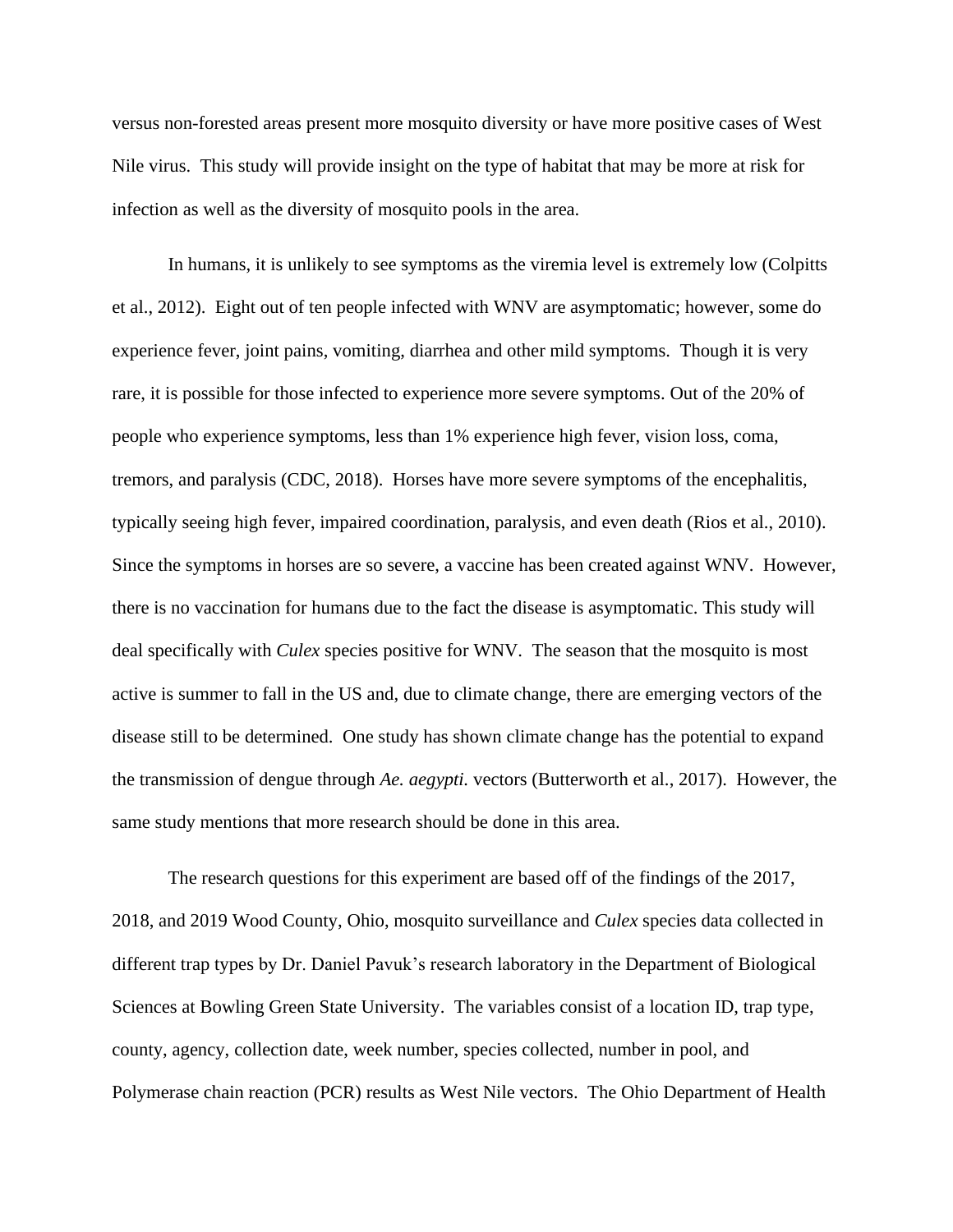(ODH) Zoonotic Disease Program at the Bureau of Infectious Diseases identified all mosquito species except for *Culex*. ODH used rapid PCR in this case to amplify West Nile Virus RNA from *Culex* mosquitoes. There are two questions posed during the experiment. Firstly, is mosquito diversity greater in forested versus non-forested areas? The hypothesis for this question is that there will be a difference in diversity in mosquito species in habitats considered forested versus non-forested environments. This is because it is known that mosquitoes tend to favor forests, wetlands, marshes, and urban locations (Hay et al., 1998). Secondly, are there greater numbers of mosquitoes testing positive for the West Nile Virus in forested versus nonforested environments? It is hypothesized that this question will have the same answer; that there will be a difference in the number of mosquitoes testing positive for the West Nile Virus in habitats with trees than without.

#### **Materials and Methods:**

This experiment used the data collected from Dr. Daniel Pavuk's research laboratory at the Department of Biological Sciences at Bowling Green State University and data obtained from the Ohio Department of Health Zoonotic Disease Program to answer two research questions: the first being, is there a difference between mosquito diversity in forested versus non-forested areas; the second being, is there a difference between mosquitoes positive for the West Nile virus in forested areas versus non-forested areas. The *Culex* species were collected in Wood County, Ohio, and confirmed at Bowling Green State University. PCR was used to identify if the mosquitoes were positive or negative for the West Nile Virus. This data is used by the Ohio Department of Health to keep track of the location of positive pools. When positive pools are identified, the GPS coordinates for the sampling site are sent to the Centers for Disease Control. Since the data collection portion of the research has already been done, the primary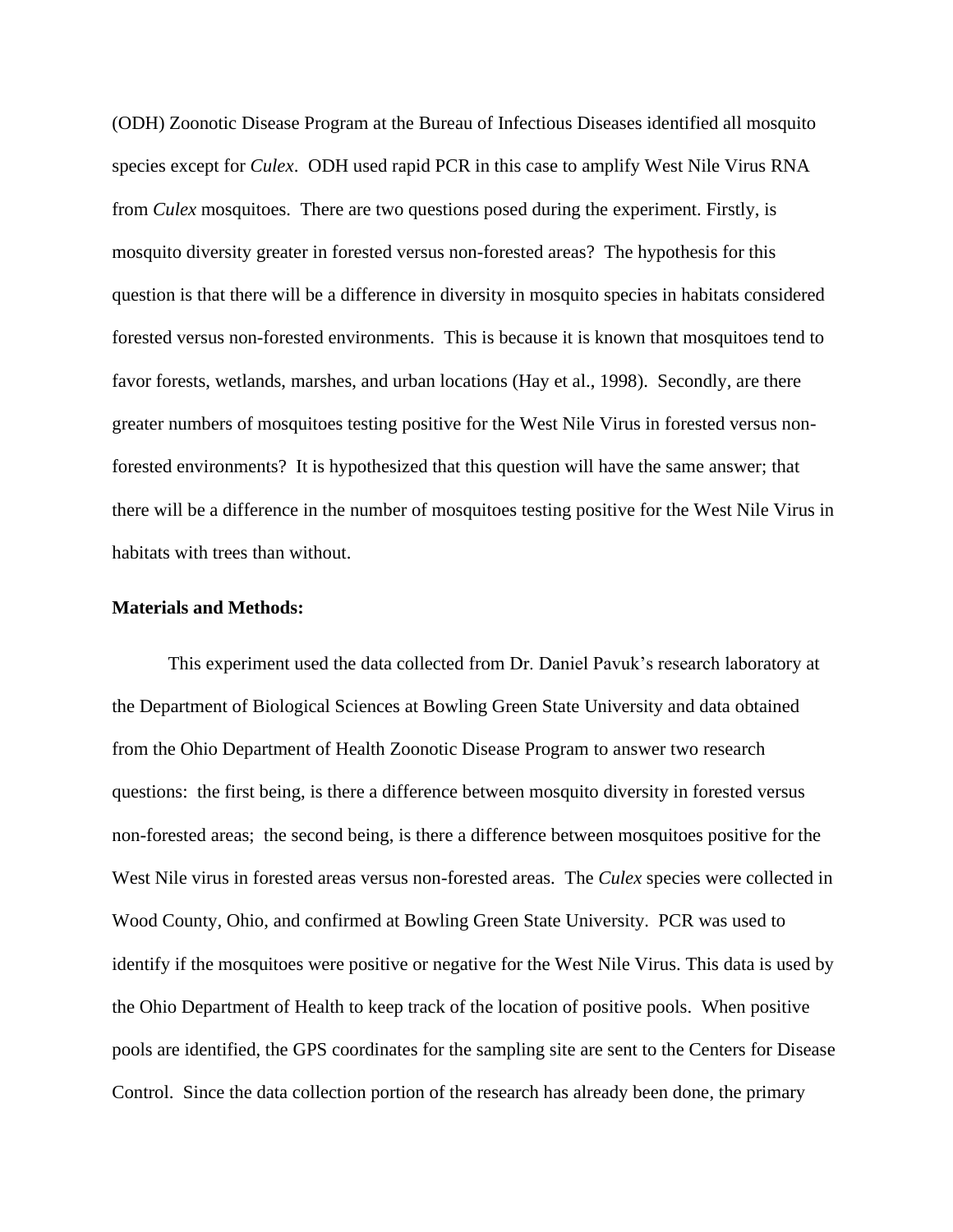goal of this experiment is to analyze the data. This will be done by specifically looking at the portions of the collected data dealing with location ID, date collected, species type, and positive vectors for West Nile virus. The location ID is separated into a four-digit state ID being 8710 for Ohio and then is followed by a dash and three digits representing different sampling sites. There were nine sampling sites in the year 2017 and eleven in 2018. This experiment will have dependent variables being the number of positive mosquito pools and the mosquito species diversity. It will have independent variables of habitat type of forested and non-forested. The number of positive mosquito pools as well as mosquito species diversity are dependent on the habitat type. In order to determine if there is a correlation, used the Shannon diversity index and then ran regression and correlation analyses on the relationships of these variables. I also ran a ttest to determine significance of the difference of numbers of positive mosquito pools and mosquito species diversity. In order to obtain data on the West Nile Virus prevalence, I calculated a relative risk (RR) ratio to determine whether mosquitoes were more at risk to be positive for WNV in forested versus non-forested areas.

# **Results:**

I used the results from the 2018 "Not Tested" portion of the mosquito pools in Northwest Ohio to determine species diversity. First, I separated each entry by location site. There were 11 locations ranging from 001-011. There was a total of 7281 individual mosquitoes collected for that year. Locations 001, 002, 003, 004, and 008 were determined to be forested areas and locations 005, 006, 007, 009, 010, and 011 were determined to be non-forested areas. I then separated each location site by species and conducted a diversity test with Shannon's diversity index calculation H' = - $\sum p_i \ln p_i$ . I determined the species diversity in each location site. Our location sites ranged from 0.223 to 1.804. Location sites with a larger amount of individuals had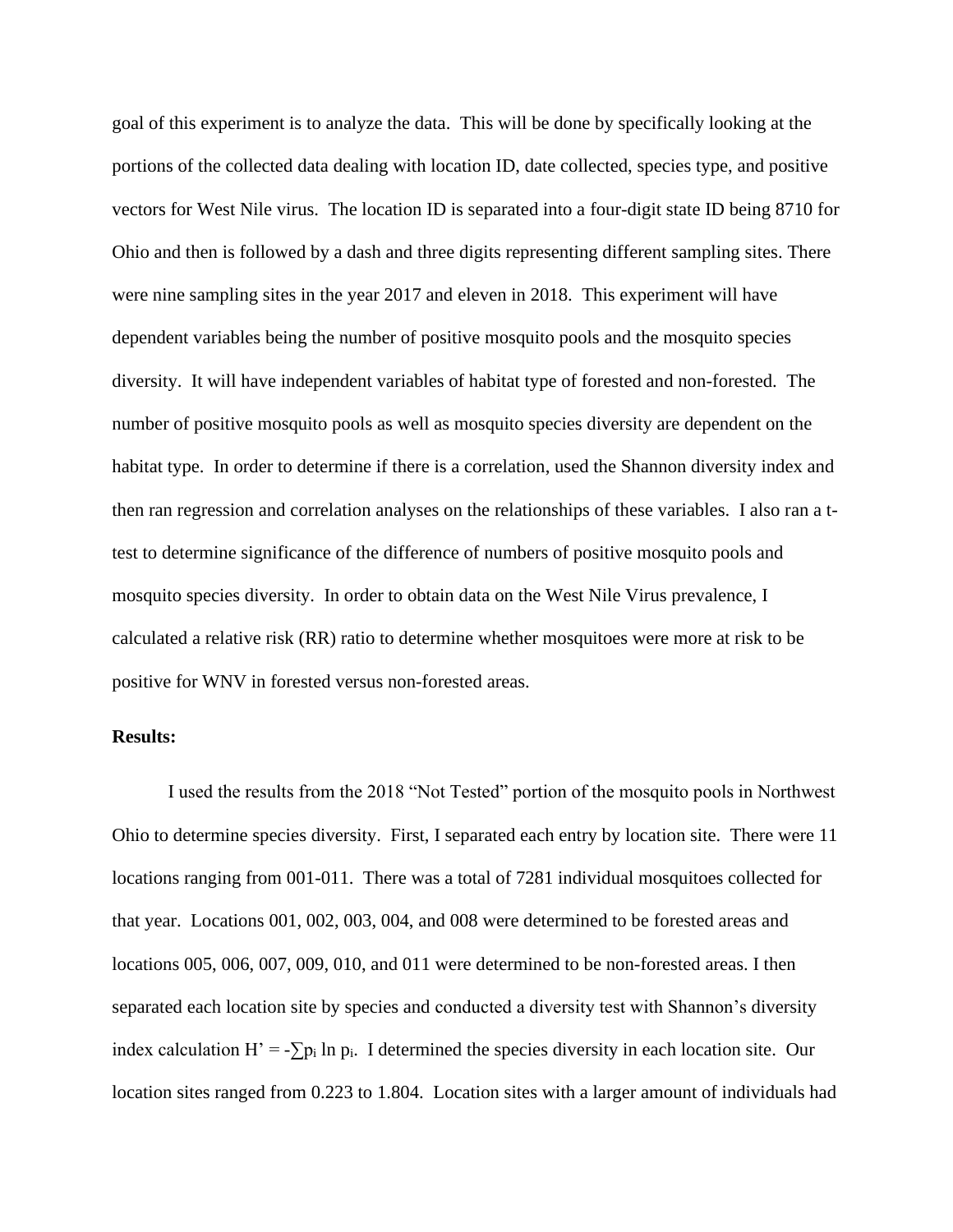a higher Shannon Diversity Index value. The t-test results determined that forested locations had a significantly higher mean number of species than non-forested sites with a  $P = 0.005$ ,  $t = 3.26$ , and  $df = 9$ . We also determined from a t-test that forested locations had a significantly greater Shannon diversity index value than non-forested sites with a  $P = 0.002$ ,  $t = 3.75$ , and df = 9. The results of the West Nile virus prevalence were found to be consistently the same for all location sites meaning this study found no difference in positive mosquito pools in forested and nonforested areas. I then used the data from 2017 and 2018 to represent a cohort and create a 2x2 relative risk table. The variables of the table were positive mosquitoes in forested areas (a), positive mosquitoes in non-forested areas (b), negative mosquitoes in forested areas (c), and negative mosquitoes in non-forested areas (d). I then used the formula  $RR = (\alpha/(a+b))/(c/(c+d))$ . I found that the relative risk for 2017 and 2018 were 0.842 and 0.832 respectively. In 2019, there were no mosquitos positive for the West Nile Virus. This data suggests that there is actually a decreased risk between mosquitoes being positive for the WNV in forested areas than non-forested areas.

## **Discussion:**

The Shannon diversity index value in our experiments ranged from 0.223 to 1.804. These values are not considered to be high, however, they do fall within the range of normal. In communities, there is typically a species that is more abundant than others with hundreds of individuals and a few rarer species with only about one to two individuals. A common Shannon Diversity index score would be around 1 to 2.5. Our lower values were due to sites with an extremely low amount of individuals. The results were uneven in terms of relative abundance. Site size ranged from 3 to 2019 individuals. The p-value for the Shannon Diversity Index came back to be  $P = 0.002$  meaning there is a significant difference between forested versus non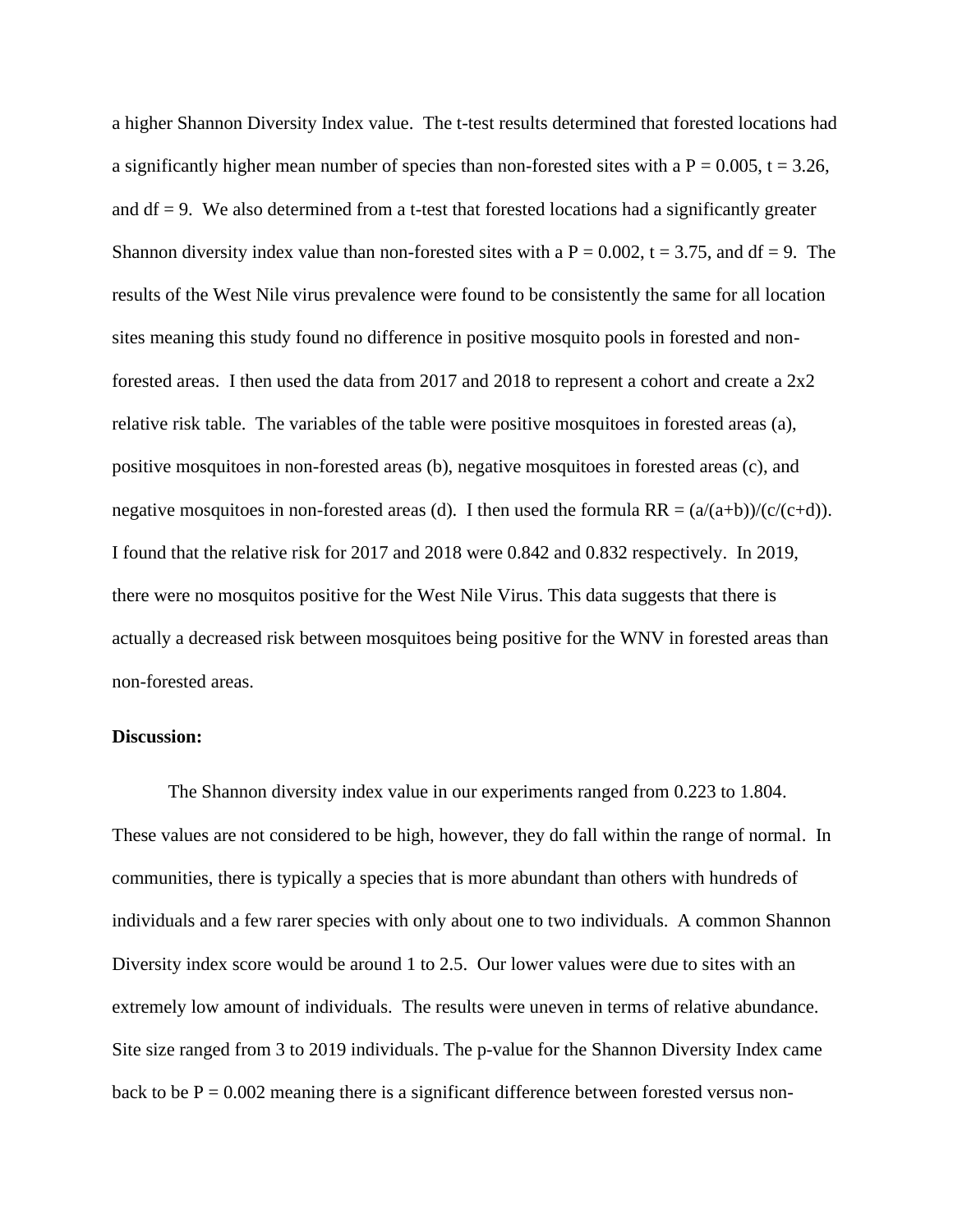forested areas. Species numbers per site ranged from 2-25 with the forested sites having a significantly higher mean number of species with  $P = 0.005$ . In 2017 and 2018, every site consistently had some positive pools for WNV. In order to determine the risk of one mosquito habitat having more than the other I conducted a relative risk ratio. The results showed that for 2017 the RR value was 0.842 and in 2018 the value was 0.832. In 2019, there were no positive mosquito pools at all meaning the RR value would be 0. It is possible that in 2019 there were no mosquitoes positive for WNV due to the movement of avian hosts. Studies have shown that the migration of bird hosts have been implicit in the spread of pathogens (Swetnam et al., 2018). Other reasons could be due to the amount of positive vectors in the area, weather, or climate. A similar study found contradictory results using habitat preference of mosquitoes transmitting Rift Valley fever. That same study found that preferred habitats were concrete tanks, water springs, and swamps (Ondiba et al., 2019). This seems to suggest that the preferred mosquito habitat for *Culex sp.* Positive for the WNV would be forested, however, my study found that to be false. Previous studies have shown vector mosquitoes are able to thrive in non-forested environments (Wilke et al., 2019). Therefore, the result of my RR values could have occurred due to the *Culex* species preference to breed in human containers such as tires, bird baths, and buckets.

The null hypothesis for the first research question in my experiment that there is no difference between mosquito diversity in forested versus non-forested areas can be rejected. Whereas the null hypothesis for the second research question in my experiment being there is no difference in the numbers of mosquitoes testing positive for the WNV in habitats with trees compared to habitats without trees cannot be accepted or rejected. I was not able to run a statistical analysis on this data because confirmed numbers were not received from ODH Biologists. However, the results of the relative risk ratio have indicated that mosquitoes are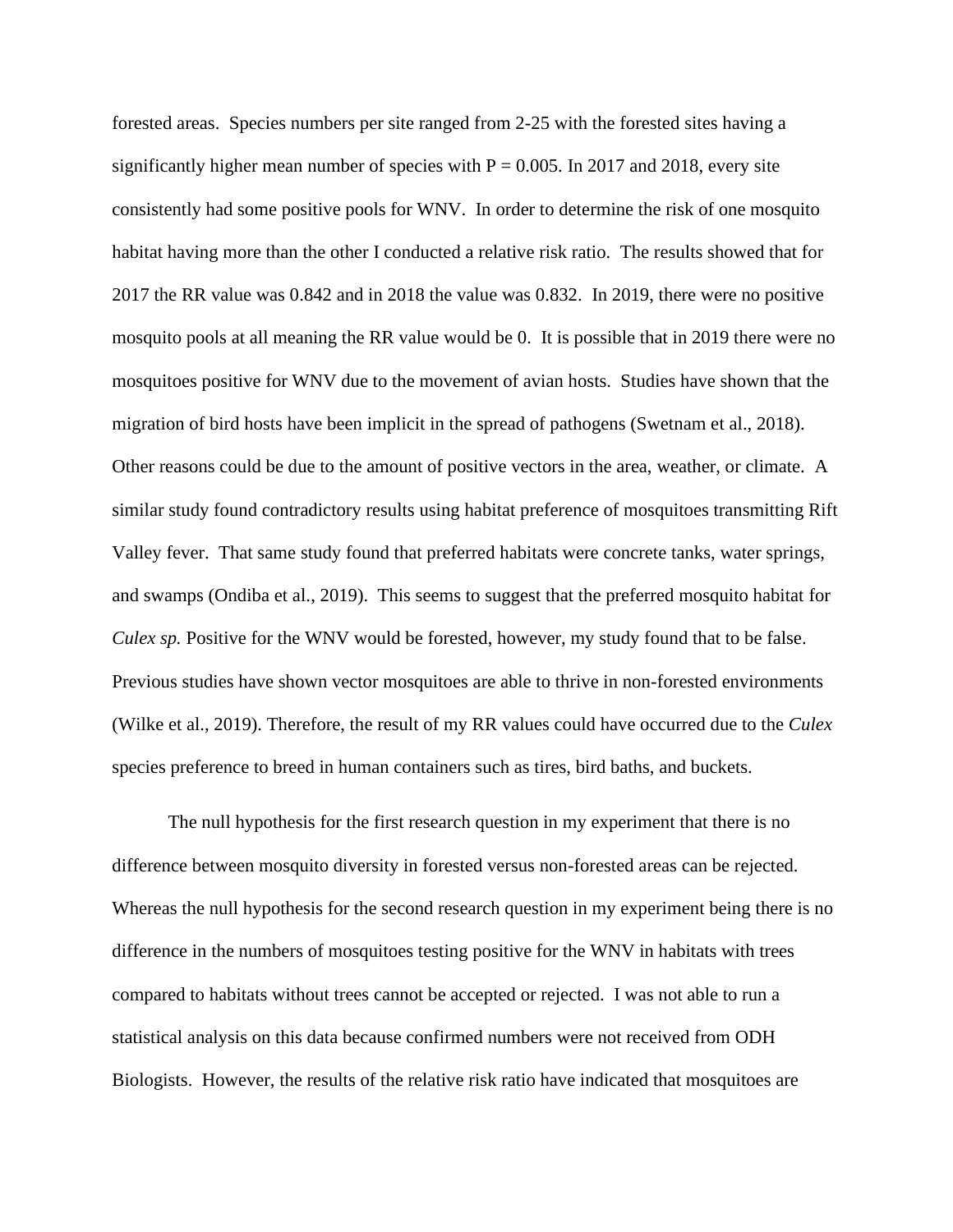more at risk to be positive for the WNV in non-forested than forested areas. My experiment also found that there is a significant difference between the Shannon diversity index values for mosquito diversity in forested areas than non-forested areas. More research should be done in this area to investigate mosquito diversity preference to forested versus non-forested locations on a larger scale than Northwestern Ohio. In order to determine the difference in habitat preference for mosquitoes positive for the WNV, more data should be collected from many different location sites.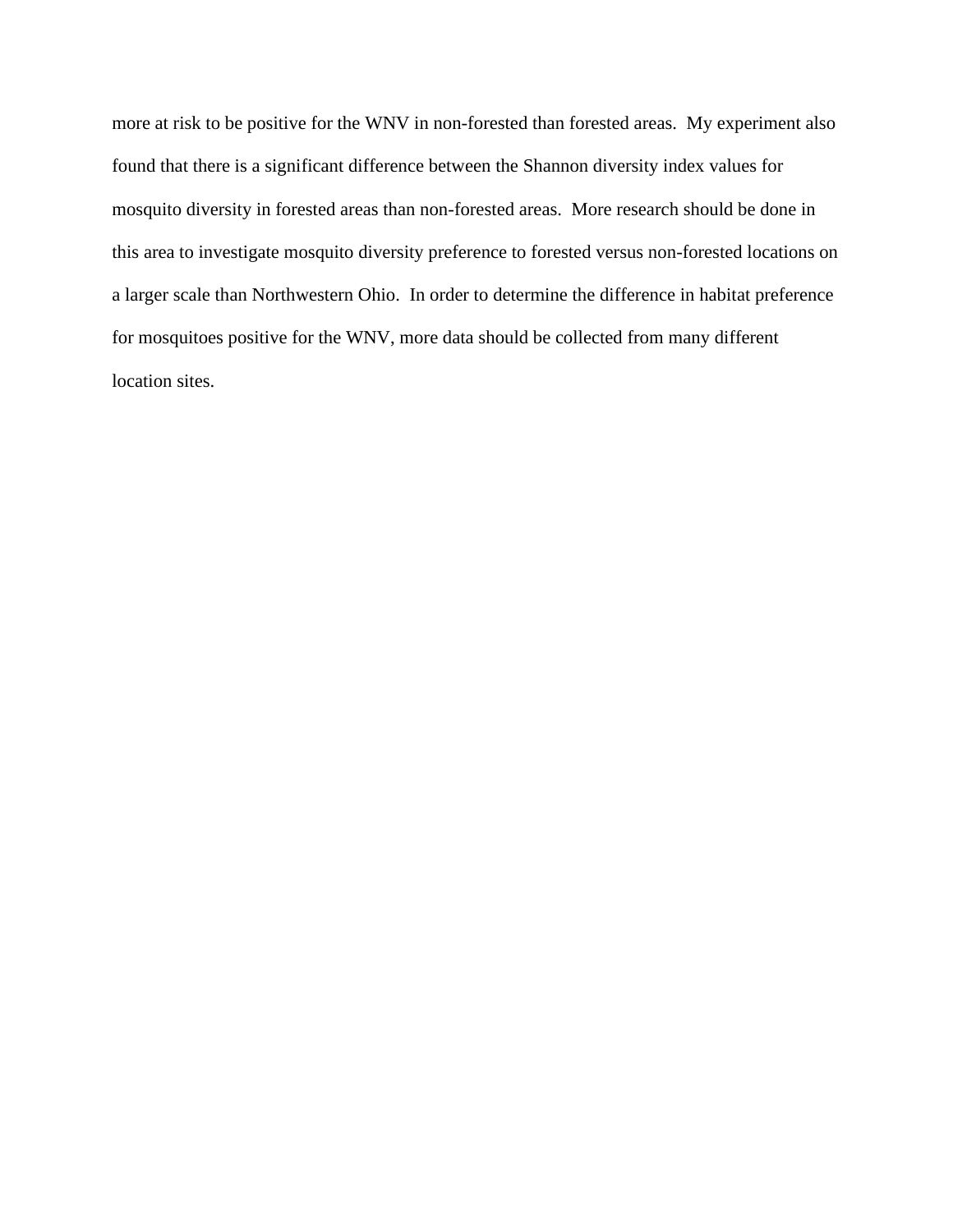## **Works Cited**

- Butterworth, M. K., Morin, C. W., & Comrie, A. C. (2017). An analysis of the potential impact of climate change on Dengue transmission in the Southeastern United States. *Environmental Health Perspectives, 125*: 579-585. doi: [10.1289/EHP218](http://dx.doi.org/10.1289/EHP218)
- CDC. (2018). West Nile virus symptoms, diagnosis, & treatment. *Centers for Disease Control and Prevention.* Retrieved from<https://www.cdc.gov/westnile/symptoms/index.html>
- Colpitts, T. M., Conway, M. J., Montgomery, R. R., & Fikrig, E. (2012). West Nile virus: biology, transmission, and human infection. *American Society for Microbiology, 25(4):*  635-648. doi: 10.1128/CMR.00045-12
- Hay, S. I., Snow, R. W., & Rogers, D. J. (1998) From predicting mosquito habitat to malaria seasons using remotely sensed data: practice, problems, and perspectives. *Parasitology Today*, *14*(8): 206-313. doi: [10.1016/S0169-4758\(98\)01285-X](https://doi.org/10.1016/S0169-4758(98)01285-X)
- Granwehr, B. P., Lillibridge, K. M., Higgs, S., Mason, P. W., Aronson, J. M., Campbell, G. A., & Barrect A, DT. (2004). West Nile virus: where are we now? *The Lancet, 4(*9): 547-556. doi: [10.1016/S1473-3099\(04\)01128-4](https://doi.org/10.1016/S1473-3099(04)01128-4)
- Kilpatrick, A. M., Kramer, L. D., Campbell, S. R., Alleyne, E. O., Dobson, A. P., & Daszak, P. (2005). West Nile virus risk assessment and the bridge vector paradigm. *Emerging infectious diseases, 11*(3): 425-429. doi:10.3201/eid1103/040364
- Moreno-Madrinan, M. J. & Turrell M. (2018). History of Mosquitoborne diseases in the United States and implications for new pathogens. *Emerging Infectious Diseases, 24*(5): 821- 826.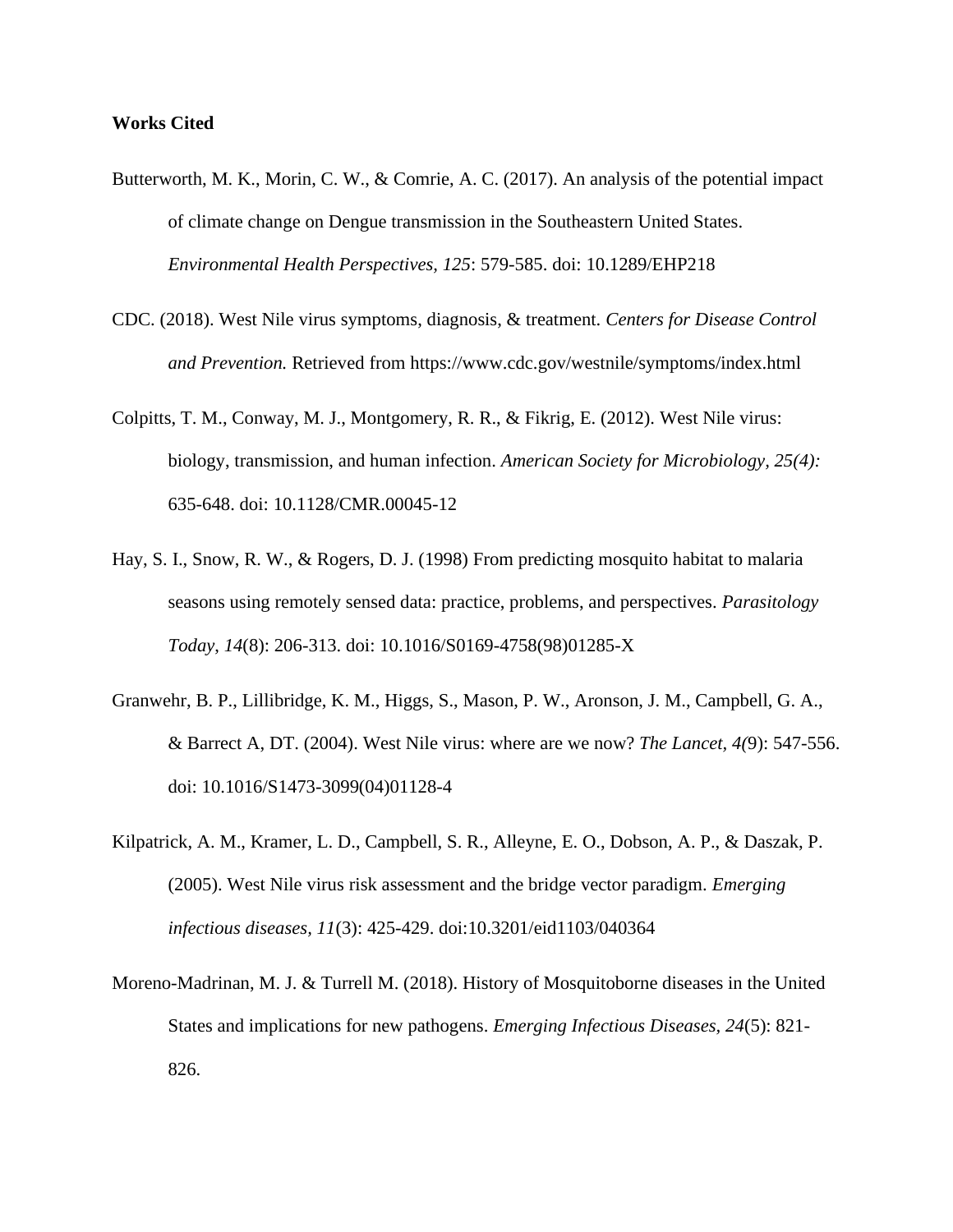- Ondiba, I. M., Athinya, D. K., Estambale, B. B. A., Nyamongo, I. K., & Oyieke, F. A. (2019). Larval species diversity, seasonal occurrence and larval habitat preference of mosquitoes transmitting Rift Valley fever and malaria in Baringo County, Kenya. Parasites & Vectors, 12(1), 295. https://doi.org/https://dx.doi.org/10.1186/s13071-019-3557-x
- Rios, J. J., Fleming, J. G., Bryant, U. K., Carter, C. N., Huber, J. C., Long, M. T., Spencer, T. E., & Adelson, D. L. (2010). OAS1 polymorphisms are associated with susceptibility to West Nile encephalitis in horses. *PloS one*, *5*(5), e10537. doi:10.1371/journal.pone.0010537
- Swetnam, D., Widen, S. G., Wood, T. G., Reyna, M., Wilkerson, L., Debboun, M., … Barrett, A. D. T. (2018). Terrestrial Bird Migration and West Nile Virus Circulation, United States. Emerging Infectious Diseases, 24(12), 2184–2194. https://doiorg.ezproxy.bgsu.edu/10.3201/eid2412.180382
- Turrell, M. J., O'Guinn, M. L., Dohm, D. J., & Jones, J. W. (2001). Vector competence of North America mosquitoes (diptera: Culicidae) for West Nile virus. *Journal of Medical Entomology, 38*(2): 130-134
- Vazquez, A., Herrero, L., Negredo, A., Hernandez, L., Sanchez-Seco, M. P., & Tenorio, A. (2016). Real time PCR assay for detection of all known lineages of West Nile virus. *Journal of Virological Methods 236*: 266-270. doi: [10.1016/j.jviromet.2016.07.026](https://doi.org/10.1016/j.jviromet.2016.07.026)
- Wilke, A. B. B., Vasquez, C., Petrie, W., & Beier, J. C. (2019). Tire shops in Miami-Dade County, Florida are important producers of vector mosquitoes. PLoS ONE, 14(5), 1–11. https://doi-org.ezproxy.bgsu.edu/10.1371/journal.pone.0217177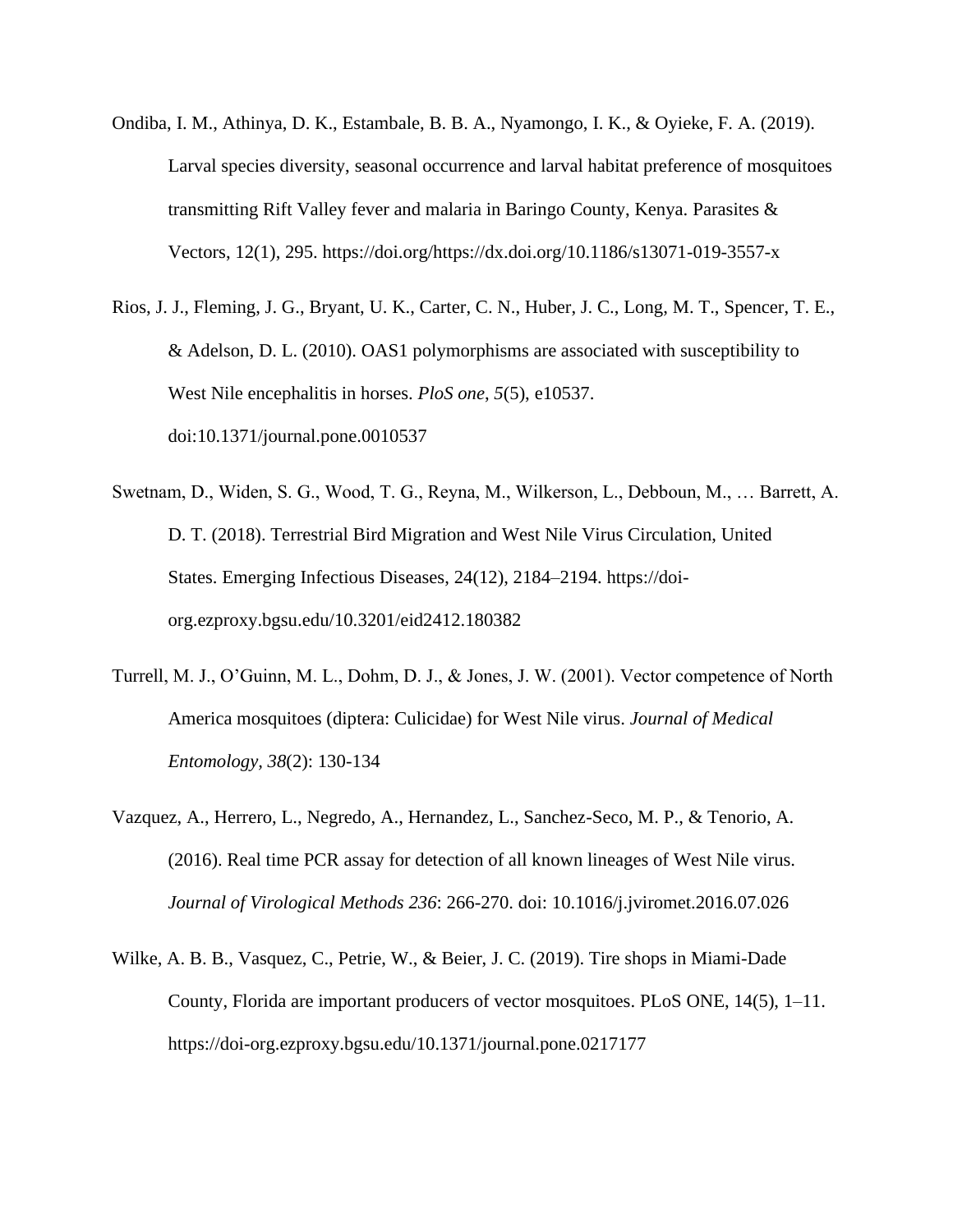| <b>Location ID</b> | Location            | City                | Forested       |
|--------------------|---------------------|---------------------|----------------|
| 001                | 515 Sand Ridge Rd   | Bowling Green, OH   | Yes            |
| 002                | 15325 Sand Ridge Rd | Bowling Green, OH   | Yes            |
| 003                | 15575 Poe Rd        | Bowling Green, OH   | Yes            |
| 004                | 115 Bierley Ave     | Pemberville, OH     | Yes            |
| 005                | 406 Forest Dr       | Rossford, OH        | N <sub>0</sub> |
| 006                | 10440 Neiderhouse   | Perrysburg, OH      | N <sub>0</sub> |
|                    | Rd                  |                     |                |
| 007                | City Park           | North Baltimore, OH | N <sub>0</sub> |
| 008                | Mary Jane Thurston  | Grand Rapids, OH    | Yes            |
|                    | Park                |                     |                |
| 009                | City Admin Building | Walbridge, OH       | N <sub>o</sub> |
| 010                | <b>City Park</b>    | Wayne City, OH      | N <sub>o</sub> |
| 011                | Wayne Admin Bld     | Wayne, OH           | N <sub>o</sub> |

Figure 1. Table of mosquito surveillance locations for the years 2017, 2018, and 2019 from Dr. Daniel Pavuk's research laboratory located in the Department of Biological Sciences at Bowling Green State University.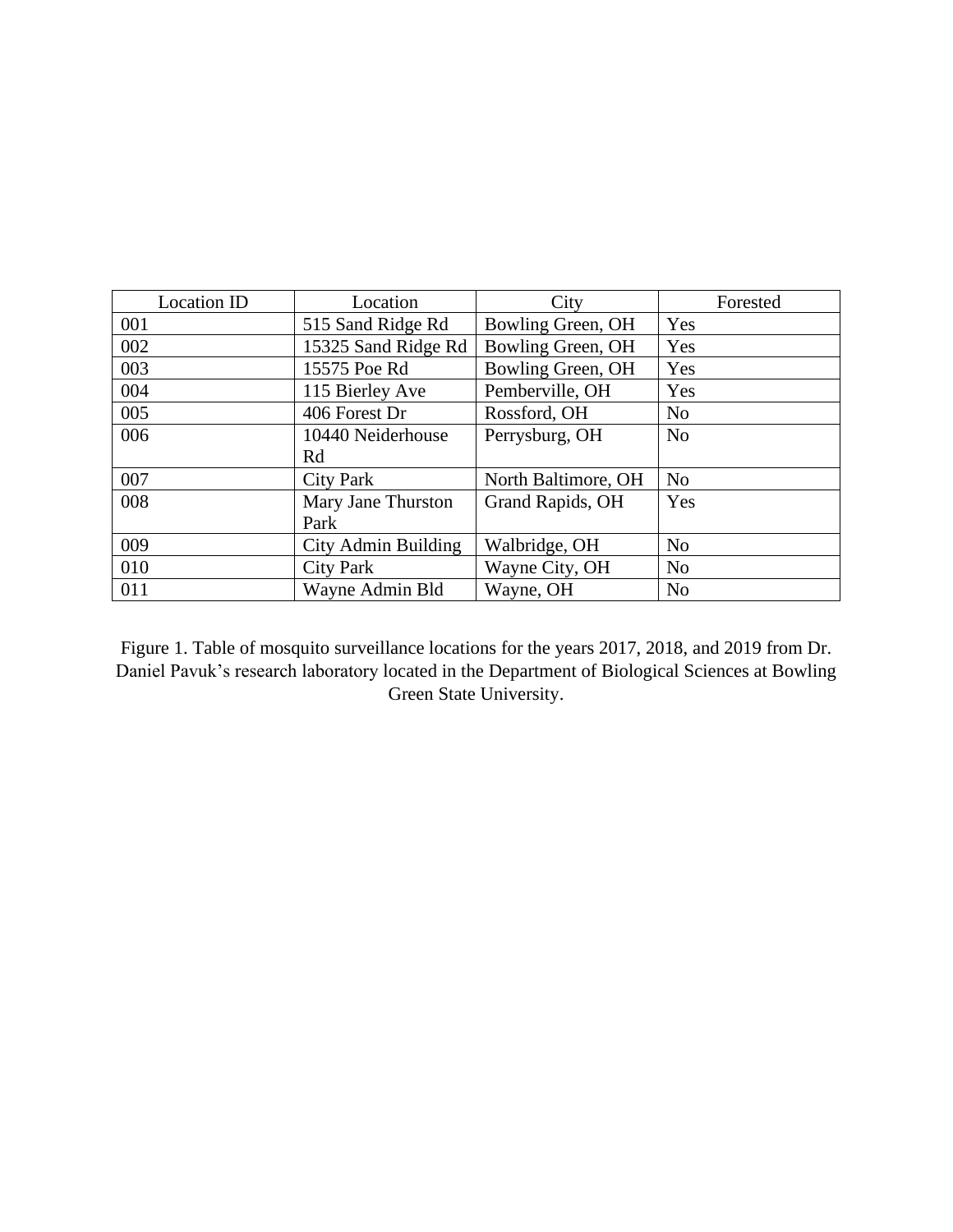| Location 001                                 |               |              |               |
|----------------------------------------------|---------------|--------------|---------------|
|                                              | Number of     |              |               |
| <b>Species</b>                               | individuals   | pi           | $p_i \ln p_i$ |
| Aedes cantator                               | 5             | 0.00338524   | $-0.019256$   |
| Aedes hendersoni                             | 14            | 0.009478673  | $-0.044158$   |
| Aedes japonicus                              | 144           | 0.097494922  | $-0.226964$   |
| Aedes sp.                                    | 26            | 0.01760325   | $-0.071111$   |
| Aedes sticticus                              | 69            | 0.046716317  | $-0.143123$   |
| Aedes stimulans                              | 8             | 0.005416385  | $-0.028265$   |
| Aedes triseriatus                            | 20            | 0.013540961  | $-0.058254$   |
| Aedes trivittatus                            | 916           | 0.620176032  | $-0.296290$   |
| Aedes vexans                                 | 194           | 0.131347326  | $-0.266623$   |
| Anopheles barberi                            | $\mathbf{1}$  | 0.000677048  | $-0.004941$   |
| Anopheles punctipennis                       | $\mathcal{P}$ | 0.001354096  | $-0.008943$   |
| Anopheles quadrimaculatus                    | 8             | 0.005416385  | $-0.028265$   |
| Culex sp.                                    | 57            | 0.03859174   | $-0.125605$   |
| Culiseta melanura                            | 6             | 0.004062288  | $-0.022367$   |
| Psorophora ferox                             | $\mathcal{P}$ | 0.001354096  | $-0.008943$   |
| Uranotaenia sapphirina                       | 5             | 0.00338524   | $-0.019256$   |
| Total:                                       | 1477          | $\mathbf{1}$ | $-1.372365$   |
|                                              |               |              |               |
| Number of species $(S) = 16$                 |               |              |               |
| Number of individuals of all species $(N)$ = |               | 1477         |               |

Figure 2. Total number of species, individuals, and Shannon Diversity Index value for Location 001 in 2018.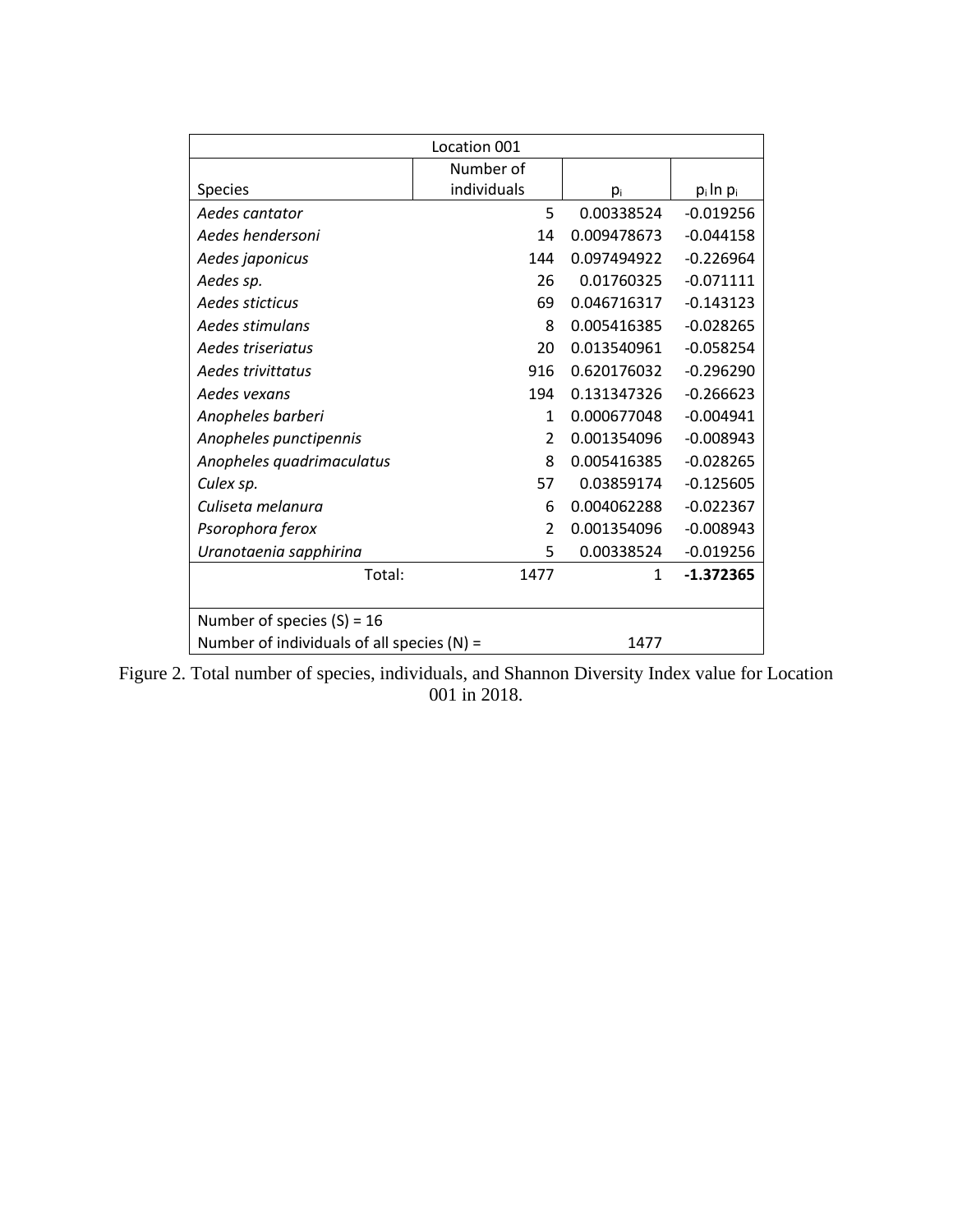| Location 002                                 |                       |             |               |
|----------------------------------------------|-----------------------|-------------|---------------|
| Species                                      | Number of individuals | $p_i$       | $p_i \ln p_i$ |
| Aedes aurifer                                | 12                    | 0.005943536 | $-0.03046$    |
| Aedes canadensis                             | 27                    | 0.013372957 | $-0.0577$     |
| Aedes cantator                               | 6                     | 0.002971768 | $-0.01729$    |
| Aedes excrucians                             | $\mathbf{1}$          | 0.000495295 | $-0.00377$    |
| Aedes flavescens                             | 3                     | 0.001485884 | $-0.00968$    |
| Aedes grossbecki                             | 6                     | 0.002971768 | $-0.01729$    |
| Aedes hendersoni                             | 3                     | 0.001485884 | $-0.00968$    |
| Aedes implicatus                             | $\overline{2}$        | 0.000990589 | $-0.00685$    |
| Aedes japonicus                              | 72                    | 0.035661218 | $-0.11888$    |
| Aedes mitchellae                             | $\mathbf{1}$          | 0.000495295 | $-0.00377$    |
| Aedes sollicitans                            | 11                    | 0.005448242 | $-0.0284$     |
| Aedes sp.                                    | 72                    | 0.035661218 | $-0.11888$    |
| Aedes sticticus                              | 148                   | 0.073303616 | $-0.19155$    |
| Aedes stimulans                              | $\mathbf{1}$          | 0.000495295 | $-0.00377$    |
| Aedes triseriatus                            | 50                    | 0.024764735 | $-0.09159$    |
| Aedes trivittatus                            | 970                   | 0.480435859 | $-0.35219$    |
| Adese vexans                                 | 425                   | 0.210500248 | $-0.32802$    |
| Anopheles barberi                            | $\mathbf{1}$          | 0.000495295 | $-0.00377$    |
| Anopheles punctipennis                       | 54                    | 0.026745914 | $-0.09686$    |
| Anopheles quadrimaculatus                    | 8                     | 0.003962358 | $-0.02192$    |
| Coquillettidia perturbans                    | $\mathbf{1}$          | 0.000495295 | $-0.00377$    |
| Culex sp.                                    | 3                     | 0.001485884 | $-0.00968$    |
| Psorophora ferox                             | 136                   | 0.067360079 | $-0.18172$    |
| Toxorhynchities sp.                          | $\mathbf{1}$          | 0.000495295 | $-0.00377$    |
| Uranotaenia sapphirina                       | 5                     | 0.002476474 | $-0.01486$    |
| Total:                                       | 2019                  | 1           | $-1.7261$     |
| Number of species $(S) = 25$                 |                       |             |               |
| Number of individuals of all species $(N)$ = |                       | 2019        |               |

Figure 3. Total number of species, individuals, and Shannon Diversity Index value for Location 002 in 2018.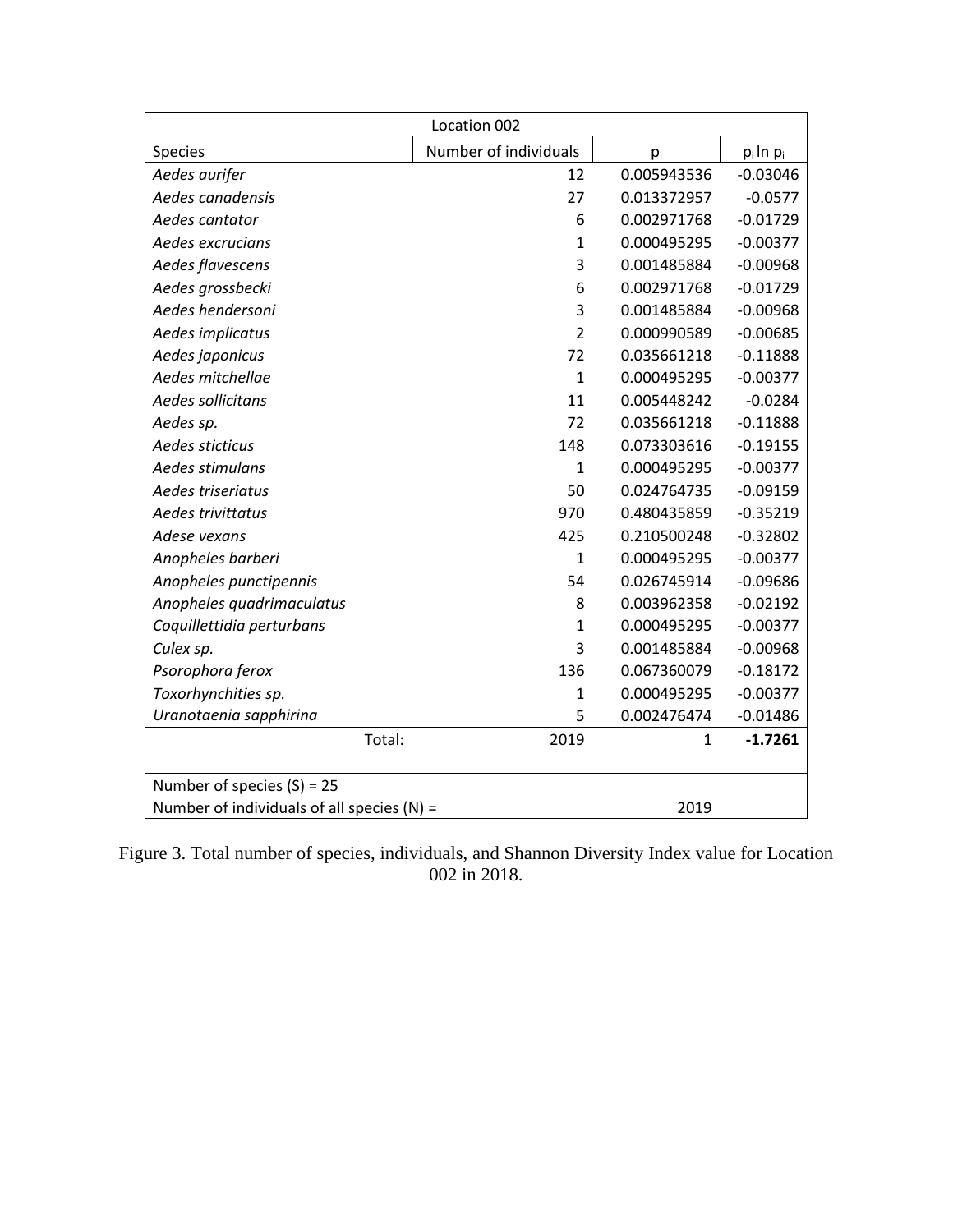| Location 003                                 |                       |             |               |
|----------------------------------------------|-----------------------|-------------|---------------|
| Species                                      | Number of individuals | $p_i$       | $p_i \ln p_i$ |
| Aedes cantator                               | 394                   | 0.25751634  | $-0.34937$    |
| Aedes dorsalis                               | 1                     | 0.000653595 | $-0.00479$    |
| Aedes grossbecki                             | 41                    | 0.026797386 | $-0.09699$    |
| Aedes japonicus                              | 21                    | 0.01372549  | $-0.05886$    |
| Aedes sollicitans                            | 6                     | 0.003921569 | $-0.02173$    |
| Aedes sp.                                    | 56                    | 0.036601307 | $-0.12107$    |
| Aedes sticticus                              | 32                    | 0.020915033 | $-0.08088$    |
| Aedes triseriatus                            | 20                    | 0.013071895 | $-0.0567$     |
| Aedes trivittatus                            | 226                   | 0.147712418 | $-0.2825$     |
| Aedes vexans                                 | 620                   | 0.405228758 | $-0.36604$    |
| Anopheles barberi                            | $\overline{2}$        | 0.00130719  | $-0.00868$    |
| Anopheles punctipennis                       | 45                    | 0.029411765 | $-0.10372$    |
| Anopheles quadrimaculatus                    | 13                    | 0.008496732 | $-0.04051$    |
| Coquillettidia perturbans                    | 9                     | 0.005882353 | $-0.03021$    |
| Culex sp.                                    | 19                    | 0.012418301 | $-0.0545$     |
| Culiseta melanura                            | 6                     | 0.003921569 | $-0.02173$    |
| Psorophora ferox                             | 6                     | 0.003921569 | $-0.02173$    |
| Psorophora horrida                           | 3                     | 0.001960784 | $-0.01222$    |
| Uranotaenia sapphirina                       | 10                    | 0.006535948 | $-0.03288$    |
| Total:                                       | 1530                  | 1           | $-1.76511$    |
|                                              |                       |             |               |
| Number of species $(S) = 19$                 |                       |             |               |
| Number of individuals of all species $(N)$ = |                       | 1530        |               |

Figure 4. Total number of species, individuals, and Shannon Diversity Index value for Location 003 in 2018.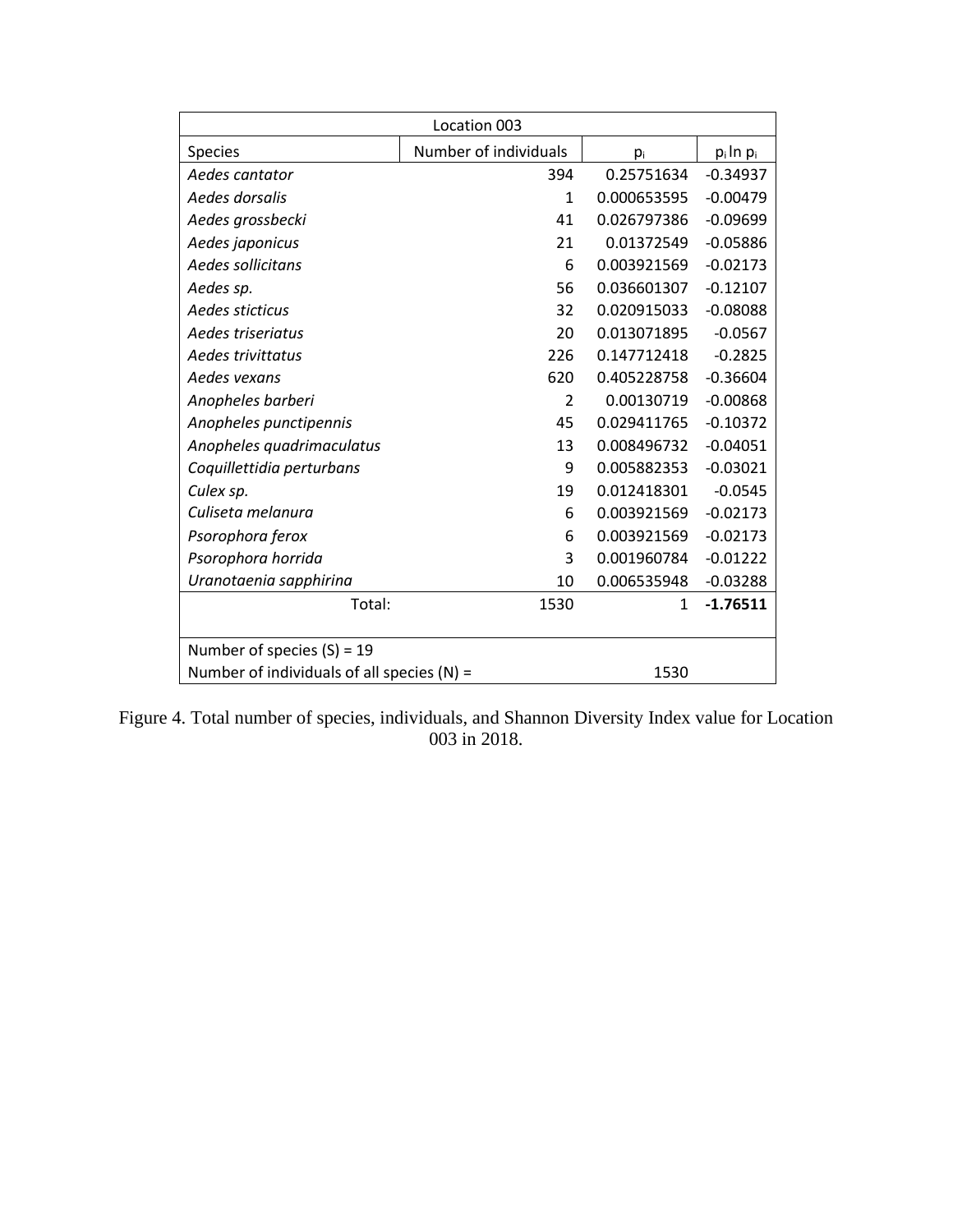| Location 004                                 |                       |             |               |
|----------------------------------------------|-----------------------|-------------|---------------|
| <b>Species</b>                               | Number of individuals | pi          | $p_i \ln p_i$ |
| Aedes canadensis                             | 4                     | 0.034188034 | $-0.11541$    |
| Aedes japonicus                              | 14                    | 0.11965812  | $-0.25405$    |
| Aedes sollicitans                            | 8                     | 0.068376068 | $-0.18343$    |
| Aedes sp.                                    | 7                     | 0.05982906  | $-0.16849$    |
| Aedes triseriatus                            | 13                    | 0.111111111 | $-0.24414$    |
| Aedes trivittatus                            | 44                    | 0.376068376 | $-0.36779$    |
| Adese vexans                                 | 23                    | 0.196581197 | $-0.31977$    |
| Anopheles punctipennis                       | $\mathfrak{p}$        | 0.017094017 | $-0.06956$    |
| Anopheles quadrimaculatus                    | $\mathbf{1}$          | 0.008547009 | $-0.0407$     |
| Uranotaenia sapphirina                       | $\mathbf{1}$          | 0.008547009 | $-0.0407$     |
| Total:                                       | 117                   | 1           | $-1.80405$    |
|                                              |                       |             |               |
| Number of species $(S) = 10$                 |                       |             |               |
| Number of individuals of all species $(N)$ = |                       | 117         |               |

Figure 5. Total number of species, individuals, and Shannon Diversity Index value for Location 004 in 2018.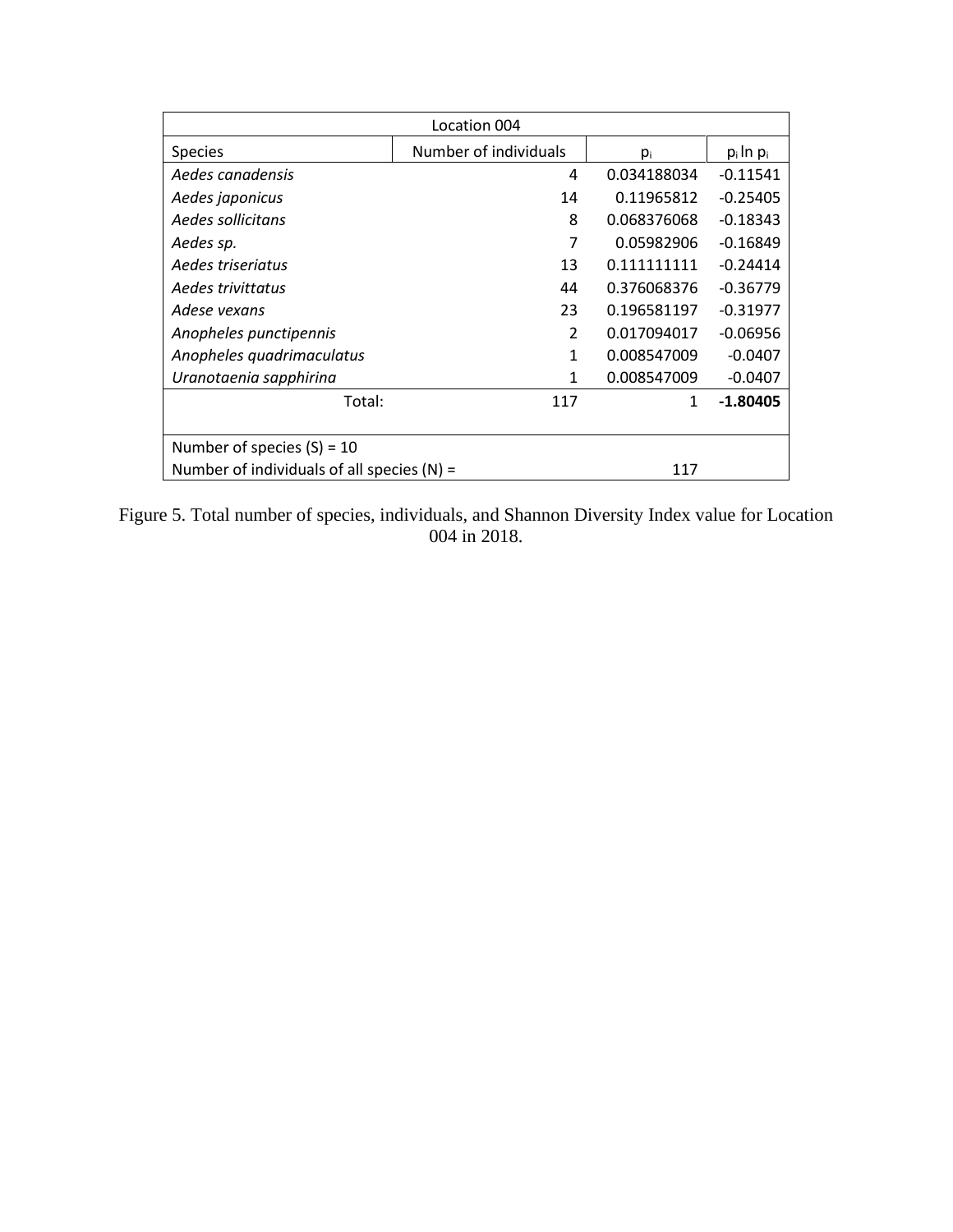| Location 005                                 |                       |             |               |
|----------------------------------------------|-----------------------|-------------|---------------|
| <b>Species</b>                               | Number of individuals | pi          | $p_i \ln p_i$ |
| Aedes canadensis                             | 13                    | 0.017105263 | $-0.06959$    |
| Aedes cantator                               | 86                    | 0.113157895 | $-0.24657$    |
| Aedes grossbecki                             | $\mathcal{P}$         | 0.002631579 | $-0.01563$    |
| Aedes japonicus                              | 434                   | 0.571052632 | $-0.31995$    |
| Aedes sollicitans                            | $\mathcal{P}$         | 0.002631579 | $-0.01563$    |
| Aedes sp.                                    | 3                     | 0.003947368 | $-0.02185$    |
| Aedes sticticus                              | 8                     | 0.010526316 | $-0.04794$    |
| Aedes triseriatus                            | $\mathcal{P}$         | 0.002631579 | $-0.01563$    |
| Aedes trivittatus                            | 8                     | 0.010526316 | $-0.04794$    |
| Aedes vexans                                 | 161                   | 0.211842105 | $-0.32876$    |
| Anopheles barberi                            | $\mathcal{P}$         | 0.002631579 | $-0.01563$    |
| Anopheles punctipennis                       | 9                     | 0.011842105 | $-0.05253$    |
| Anopheles quadrimaculatus                    | 22                    | 0.028947368 | $-0.10254$    |
| Coquillettidia perturbans                    | 4                     | 0.005263158 | $-0.02762$    |
| Culex sp.                                    | 4                     | 0.005263158 | $-0.02762$    |
| Total:                                       | 760                   | 1           | $-1.35542$    |
|                                              |                       |             |               |
| Number of species $(S) = 15$                 |                       |             |               |
| Number of individuals of all species $(N)$ = |                       | 760         |               |

Figure 6. Total number of species, individuals, and Shannon Diversity Index value for Location 005 in 2018.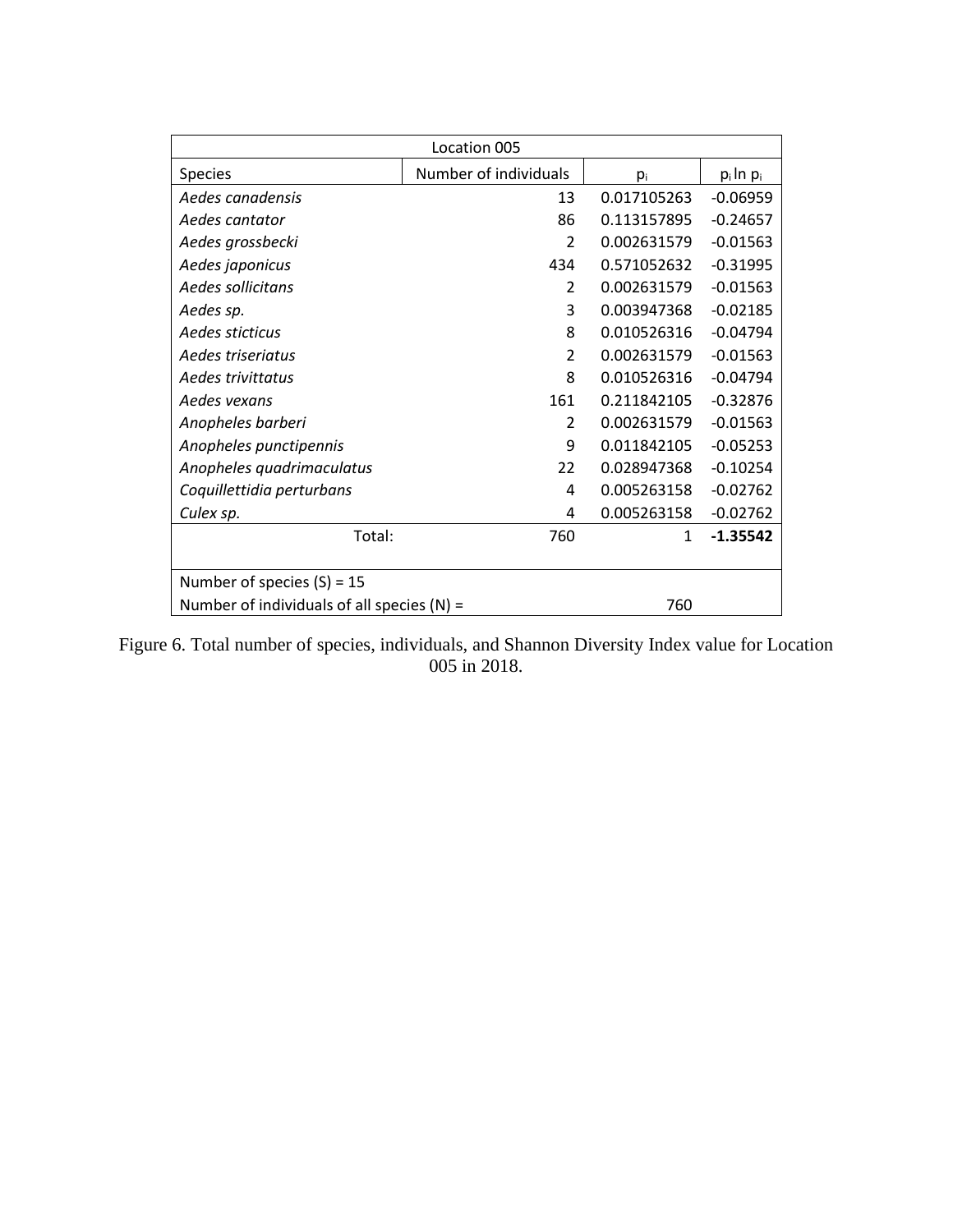| Location 006                                 |                       |             |               |  |
|----------------------------------------------|-----------------------|-------------|---------------|--|
| Species                                      | Number of individuals | $p_i$       | $p_i \ln p_i$ |  |
| Aedes canadensis                             | 5                     | 0.027624309 | $-0.09915$    |  |
| Aedes cantator                               | 22                    | 0.121546961 | $-0.25615$    |  |
| Aedes japonicus                              | 4                     | 0.022099448 | $-0.08425$    |  |
| Aedes sollicitans                            | $\mathcal{P}$         | 0.011049724 | $-0.04978$    |  |
| Aedes stimulans                              | 1                     | 0.005524862 | $-0.02872$    |  |
| Aedes triseriatus                            | 1                     | 0.005524862 | $-0.02872$    |  |
| Aedes trivittatus                            | 20                    | 0.110497238 | $-0.2434$     |  |
| Aedes vexans                                 | 125                   | 0.690607735 | $-0.25565$    |  |
| Anopheles quadrimaculatus                    | 1                     | 0.005524862 | $-0.02872$    |  |
| Total:                                       | 181                   | 1           | $-1.07454$    |  |
|                                              |                       |             |               |  |
| Number of species $(S) = 9$                  |                       |             |               |  |
| Number of individuals of all species $(N)$ = |                       | 181         |               |  |

Figure 7. Total number of species, individuals, and Shannon Diversity Index value for Location 006 in 2018.

| Location 007                                                                |                       |             |               |  |
|-----------------------------------------------------------------------------|-----------------------|-------------|---------------|--|
| <b>Species</b>                                                              | Number of individuals | pi          | $p_i \ln p_i$ |  |
| Aedes japonicus                                                             | 8                     | 0.533333333 | $-0.33526$    |  |
| Aedes trivittatus                                                           |                       | 0.066666667 | $-0.18054$    |  |
| Aedes vexans                                                                | 3                     | 0.2         | $-0.32189$    |  |
| Anopheles quadrimaculatus                                                   | 3                     | 0.2         | $-0.32189$    |  |
| Total:                                                                      | 15                    |             | $-1.15957$    |  |
| Number of species $(S) = 4$<br>Number of individuals of all species $(N)$ = |                       | 15          |               |  |

Figure 8. Total number of species, individuals, and Shannon Diversity Index value for Location 007 in 2018.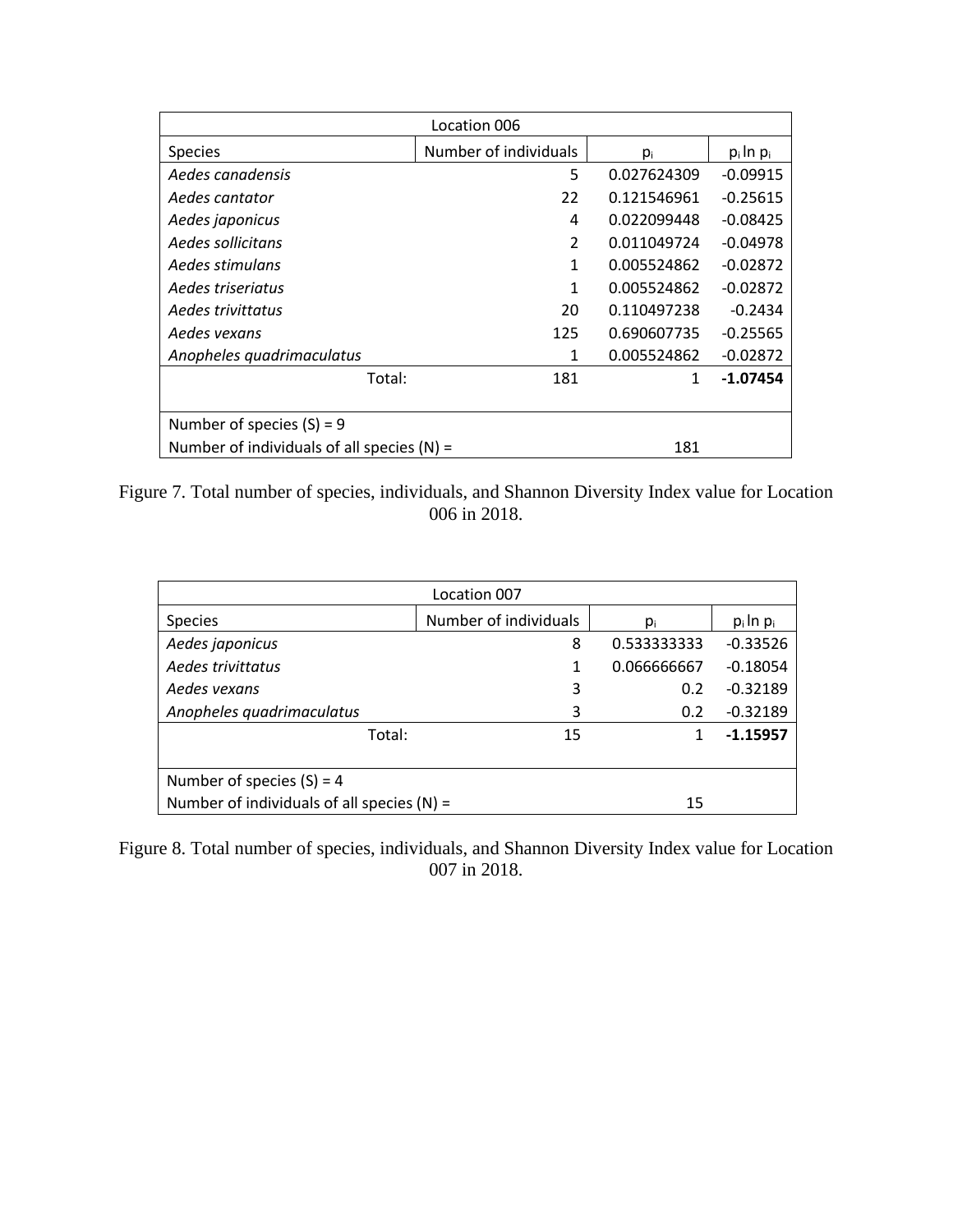| Location 008                                 |              |              |               |
|----------------------------------------------|--------------|--------------|---------------|
|                                              | Number of    |              |               |
| <b>Species</b>                               | individuals  | pi           | $p_i \ln p_i$ |
| Aedes aurifer                                | $\mathbf{1}$ | 0.000863558  | $-0.0060919$  |
| Aedes cantator                               | 16           | 0.013816926  | $-0.0591622$  |
| Aedes japonicus                              | 31           | 0.026770294  | $-0.0969208$  |
| Aedes sp.                                    | 90           | 0.077720207  | $-0.1985472$  |
| Aedes sticticus                              | 96           | 0.082901554  | $-0.2064333$  |
| Aedes stimulans                              | $\mathbf{1}$ | 0.000863558  | $-0.0060919$  |
| Aedes triseriatus                            | 8            | 0.006908463  | $-0.0343697$  |
| Aedes trivittatus                            | 451          | 0.389464594  | $-0.3672582$  |
| Adese vexans                                 | 369          | 0.31865285   | $-0.3644283$  |
| Anopheles punctipennis                       | 11           | 0.009499136  | $-0.0442333$  |
| Anopheles quadrimaculatus                    | 39           | 0.033678756  | $-0.1142009$  |
| Coquillettidia perturbans                    | 5            | 0.004317789  | $-0.0235104$  |
| Psorophora ferox                             | 40           | 0.034542314  | $-0.1162546$  |
| Total:                                       | 1158         | $\mathbf{1}$ | $-1.6375026$  |
|                                              |              |              |               |
| Number of species $(S) = 13$                 |              |              |               |
| Number of individuals of all species $(N)$ = |              | 1158         |               |

Figure 9. Total number of species, individuals, and Shannon Diversity Index value for Location 008 in 2018.

| Location 009                                 |                       |             |               |  |
|----------------------------------------------|-----------------------|-------------|---------------|--|
| <b>Species</b>                               | Number of individuals | $p_i$       | $p_i \ln p_i$ |  |
| Anopheles punctipennis                       |                       | 0.666666667 | $-0.27031$    |  |
| Anopheles quadrimaculatus                    |                       | 0.333333333 | $-0.3662$     |  |
| Total:                                       | 3                     |             | $-0.63651$    |  |
|                                              |                       |             |               |  |
| Number of species $(S) = 2$                  |                       |             |               |  |
| Number of individuals of all species $(N)$ = |                       |             |               |  |

Figure 10. Total number of species, individuals, and Shannon Diversity Index value for Location 009 in 2018.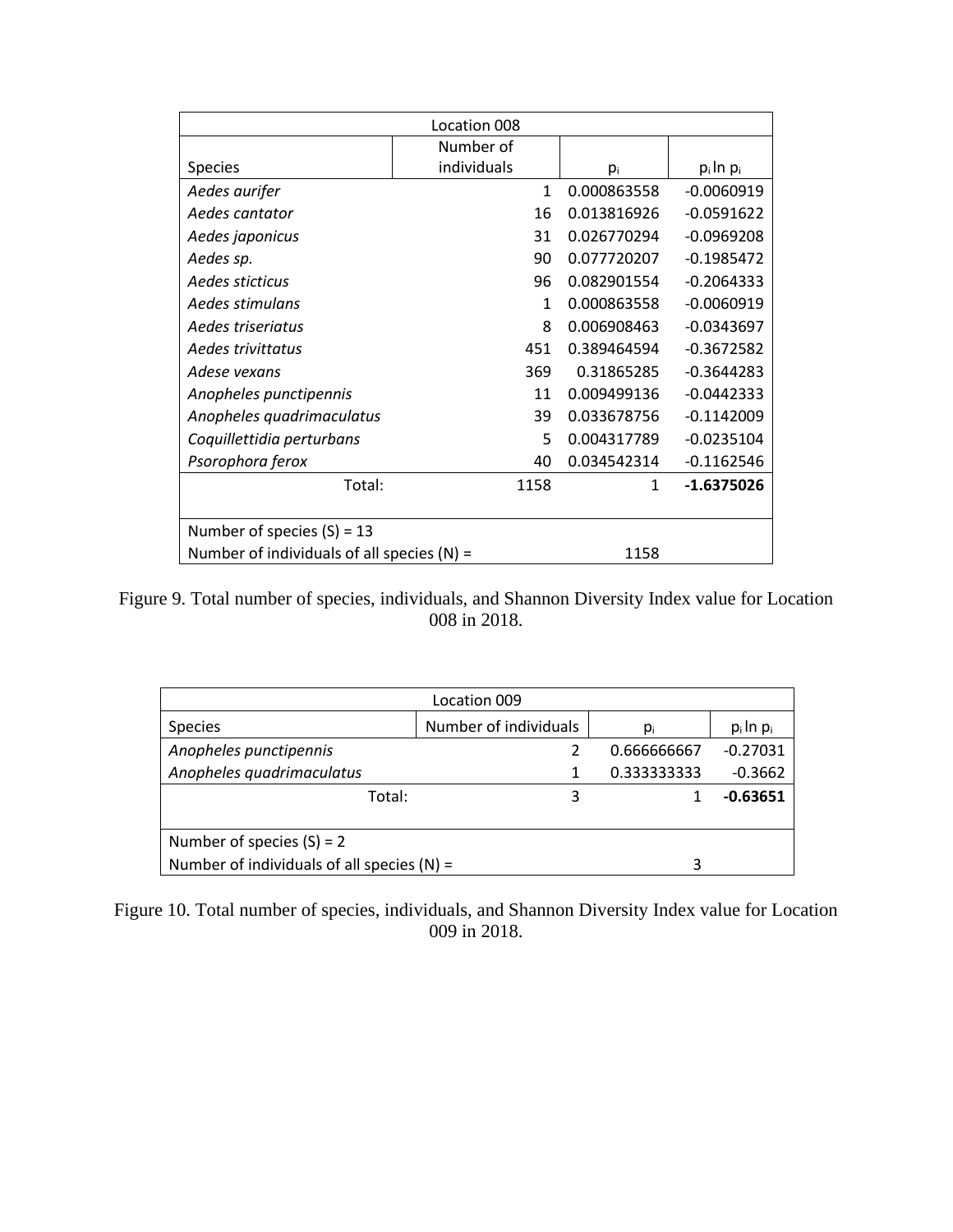| Location 010                                 |                       |      |               |  |
|----------------------------------------------|-----------------------|------|---------------|--|
| <b>Species</b>                               | Number of individuals | pi   | $p_i \ln p_i$ |  |
| Aedes japonicus                              | 1                     | 0.25 | $-0.34657$    |  |
| Aedes triseriatus                            | 2                     | 0.5  | $-0.34657$    |  |
| Culex sp.                                    | 1                     | 0.25 | $-0.34657$    |  |
| Total:                                       | 4                     |      | $-1.03972$    |  |
| Number of species $(S) = 3$                  |                       |      |               |  |
| Number of individuals of all species $(N)$ = |                       |      |               |  |

Figure 11. Total number of species, individuals, and Shannon Diversity Index value for Location 010 in 2018.

| Location 011                                 |                       |             |               |  |
|----------------------------------------------|-----------------------|-------------|---------------|--|
| <b>Species</b>                               | Number of individuals | $p_i$       | $p_i \ln p_i$ |  |
| Aedes japonicus                              | 16                    | 0.941176471 | $-0.05706$    |  |
| Aedes vexans                                 | 1                     | 0.058823529 | $-0.16666$    |  |
| Total:                                       | 17                    |             | $-0.22372$    |  |
|                                              |                       |             |               |  |
| Number of species $(S) = 2$                  |                       |             |               |  |
| Number of individuals of all species $(N)$ = |                       | 17          |               |  |

Figure 12. Total number of species, individuals, and Shannon Diversity Index value for Location 011 in 2018.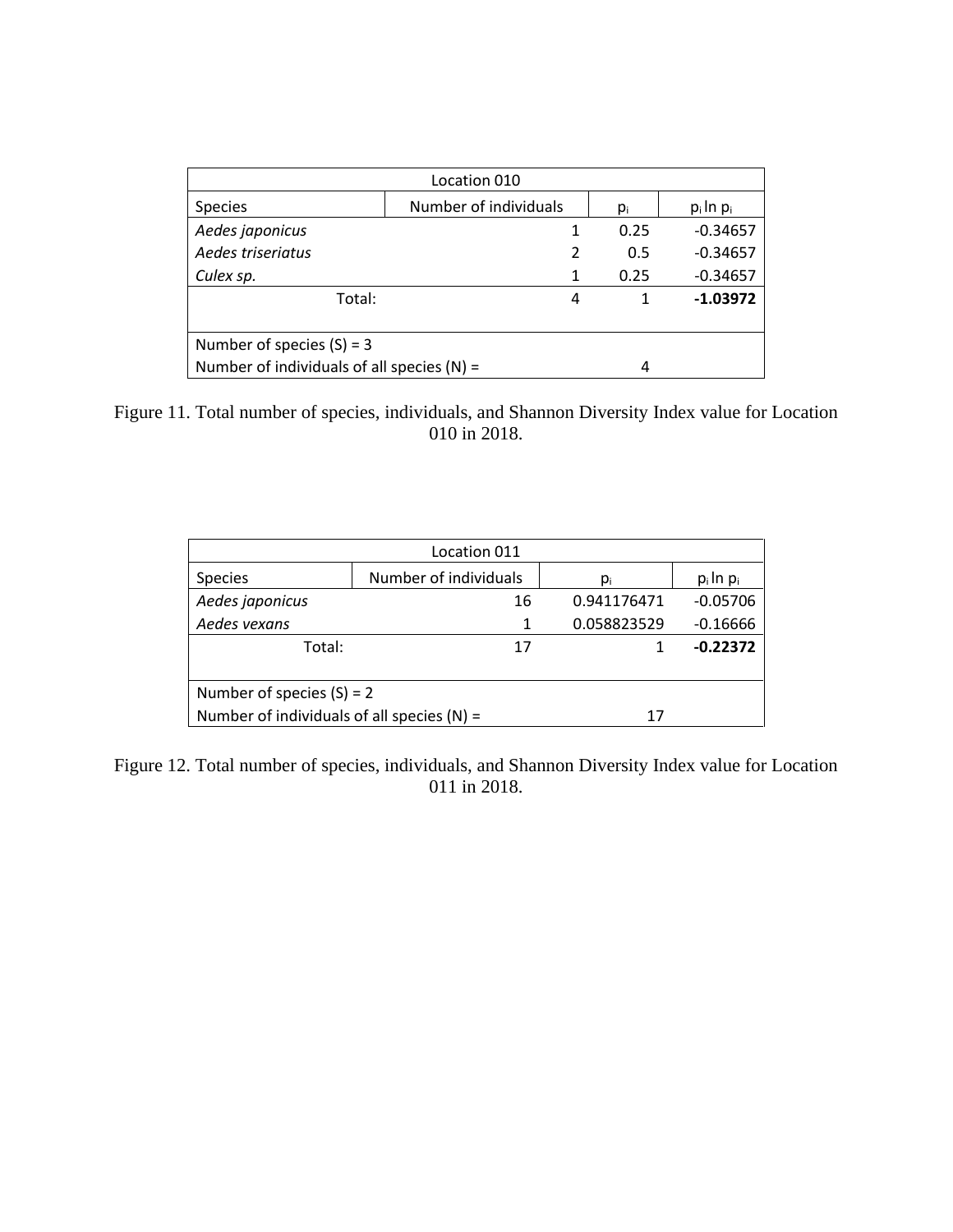

Figure 13. Shannon Diversity Index values for each location site based on data collected from Dr. Daniel Pavuk's research laboratory located in the Department of Biological Sciences at Bowling Green State University and The Ohio Department of Health Zoonotic Disease Program at the Bureau of Infectious Diseases in 2018.

| Site                      | Positive | Negative |
|---------------------------|----------|----------|
| Location 001              | 74       | 104      |
| Location 002              | 217      | 100      |
| Location 003              | 100      | 64       |
| Location 004              | 83       | 4        |
| Location 008              | 99       | 1        |
| <b>Forested Total</b>     | 573      | 273      |
|                           |          |          |
|                           |          |          |
| Location 005              | 350      | 52       |
| Location 006              | 92       | 2        |
| Location 007              | 13       | 85       |
| Location 009              | 124      | 2        |
| Location 010              | O        | n        |
| Location 011              | 0        | O        |
| <b>Non-forested Total</b> | 579      | 141      |

Figure 14. Mosquitoes positive and negative for the WNV based on location sites in 2017.